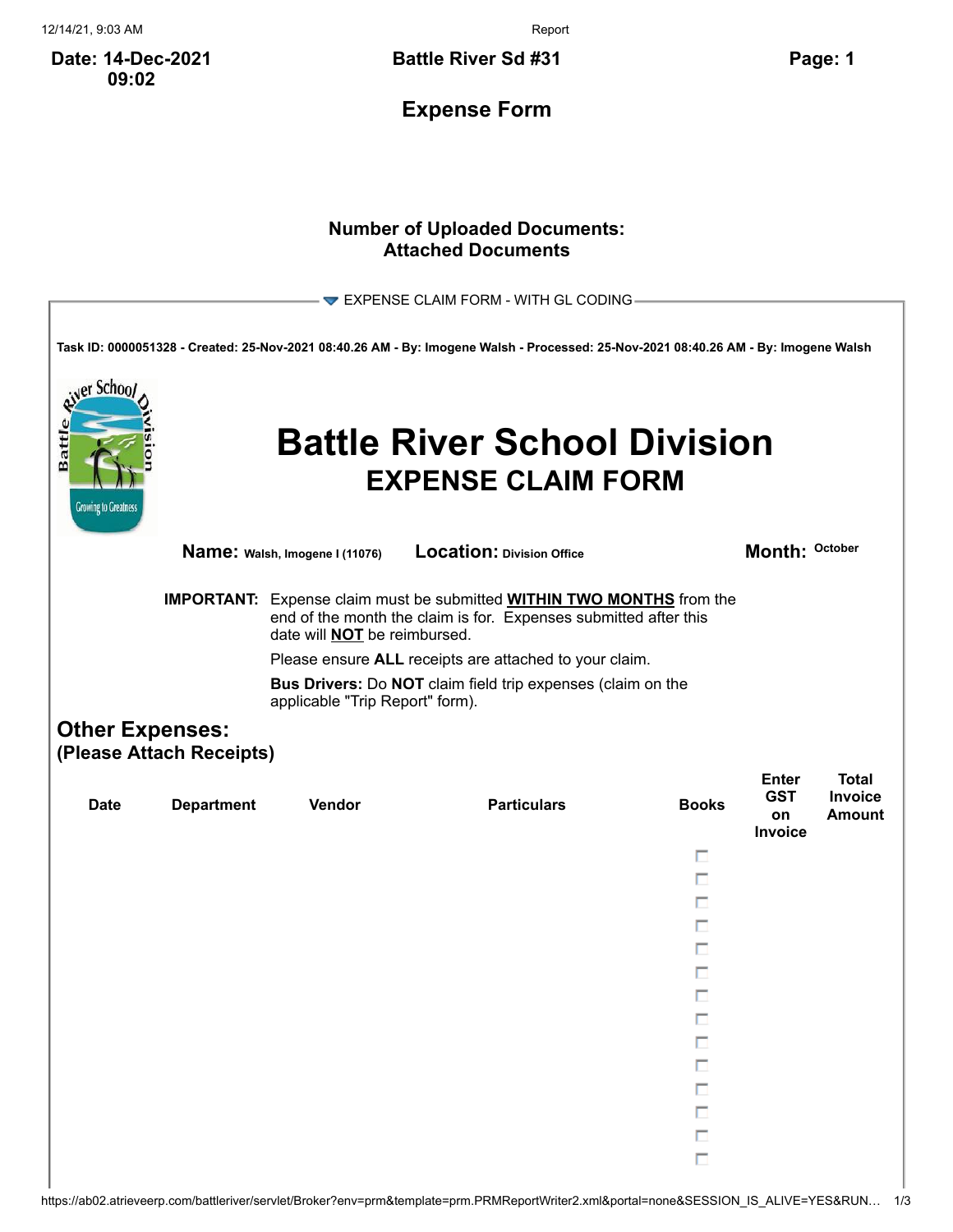г

## **REGULAR BUSINESS EXPENSES**

**Mileage and Meal Information:**

\*Check this box if your mileage claim for the calendar year **exceeds 5,000 KMS**

| <b>Date</b><br>(YYYYMMDD) | <b>Purpose</b>         | From/To<br><b>Destination</b>                           |    | Km's<br>Round<br><b>Trip</b> | One<br><b>Way</b><br>Only | <b>Total</b><br><b>KMs</b> | <b>Total</b><br><b>Mileage</b><br><b>Expense</b> | <b>Breakfast</b>            | Lunch                     | <b>Dinner</b>     |
|---------------------------|------------------------|---------------------------------------------------------|----|------------------------------|---------------------------|----------------------------|--------------------------------------------------|-----------------------------|---------------------------|-------------------|
| 29-Oct-2021               | <b>School Clean Up</b> | Hardisty                                                | G  | 234                          | П                         | 234.00                     | 135.72                                           | $\Box$ 11.00                | $\Box$ 15.00              | $\Box$ 23.50      |
|                           |                        |                                                         | ø  |                              | П                         | 0.00                       | 0.00                                             | П                           | п                         | П                 |
|                           |                        |                                                         | Ø, |                              | П                         | 0.00                       | 0.00                                             | П                           | П                         | $\Box$            |
|                           |                        |                                                         | G  |                              | п                         | 0.00                       | 0.00                                             | П                           | П                         | П                 |
|                           |                        |                                                         | G  |                              | П                         | 0.00                       | 0.00                                             | П                           | П                         | П                 |
|                           |                        |                                                         | ø  |                              | п                         | 0.00                       | 0.00                                             | П                           | П                         | $\Box$            |
|                           |                        |                                                         | ø  |                              | П                         | 0.00                       | 0.00                                             | П                           | П                         | $\Box$            |
|                           |                        |                                                         | G  |                              | п                         | 0.00                       | 0.00                                             | П                           | П                         | П                 |
|                           |                        |                                                         | G. |                              | П                         | 0.00                       | 0.00                                             | П                           | П                         | $\Box$            |
|                           |                        |                                                         | ø  |                              | п                         | 0.00                       | 0.00                                             | П                           | П                         | $\Box$            |
|                           |                        |                                                         | ø  |                              | П                         | 0.00                       | 0.00                                             | П                           | П                         | $\Box$            |
|                           |                        |                                                         | G  |                              | п                         | 0.00                       | 0.00                                             | П                           | П                         | П                 |
|                           |                        |                                                         | G. |                              | П                         | 0.00                       | 0.00                                             | П                           | П                         | $\Box$            |
|                           |                        |                                                         | ø  |                              | П                         | 0.00                       | 0.00                                             | П                           | П                         | $\Box$            |
|                           |                        |                                                         | ø  |                              | П                         | 0.00                       | 0.00                                             | П                           | П                         | $\Box$            |
|                           |                        |                                                         | G  |                              | п                         | 0.00                       | 0.00                                             | П                           | П                         | П                 |
|                           |                        |                                                         | G  |                              | П                         | 0.00                       | 0.00                                             | П                           | П                         | $\Box$            |
|                           |                        |                                                         | ø  |                              | п                         | 0.00                       | 0.00                                             | П                           | П                         | $\Box$            |
|                           |                        |                                                         | G. |                              | П                         | 0.00                       | 0.00                                             | П                           | П                         | $\Box$            |
|                           |                        |                                                         | ø  |                              | $\Box$                    | 0.00                       | 0.00                                             | П                           | П                         | П                 |
|                           |                        |                                                         |    |                              | <b>Subtotals</b>          | 234.00                     | 135.72                                           | 0.00                        | 0.00                      | 0.00              |
|                           |                        |                                                         |    | <b>Totals</b>                |                           |                            |                                                  |                             |                           |                   |
|                           |                        | For Office Use Only:                                    |    |                              |                           |                            |                                                  |                             | Total Mileage 135.72      |                   |
|                           |                        | <b>Total Subsistence</b><br><b>GST Auto Calculation</b> |    | 6.46                         |                           |                            |                                                  |                             | Total Subsistence 0.00    |                   |
|                           |                        | <b>Total Other Expense</b><br><b>GST Entered</b>        |    | 0.00                         |                           |                            |                                                  |                             | Total Other Expenses 0.00 |                   |
|                           |                        | <b>Grand Total GST</b>                                  |    | 6.46                         |                           |                            |                                                  |                             | Total Claim 135.72        |                   |
| <b>GL Account Number</b>  |                        | <b>Taxes Included</b>                                   |    |                              | <b>Amount</b>             |                            | <b>Tax Code</b>                                  |                             |                           | <b>Tax Amount</b> |
| 1404400000201             |                        | V                                                       |    |                              | 135.72                    |                            | G                                                |                             |                           | 6.46              |
|                           |                        |                                                         |    |                              |                           |                            |                                                  | <b>Total Without Taxes:</b> |                           | 129.26            |
|                           |                        |                                                         |    |                              |                           |                            |                                                  | <b>Tax Total:</b>           |                           | 6.46              |
|                           |                        |                                                         |    |                              |                           |                            |                                                  | <b>Total With Taxes:</b>    |                           | 135.72            |
|                           |                        | <b>Comments:</b>                                        |    |                              |                           |                            |                                                  |                             |                           |                   |